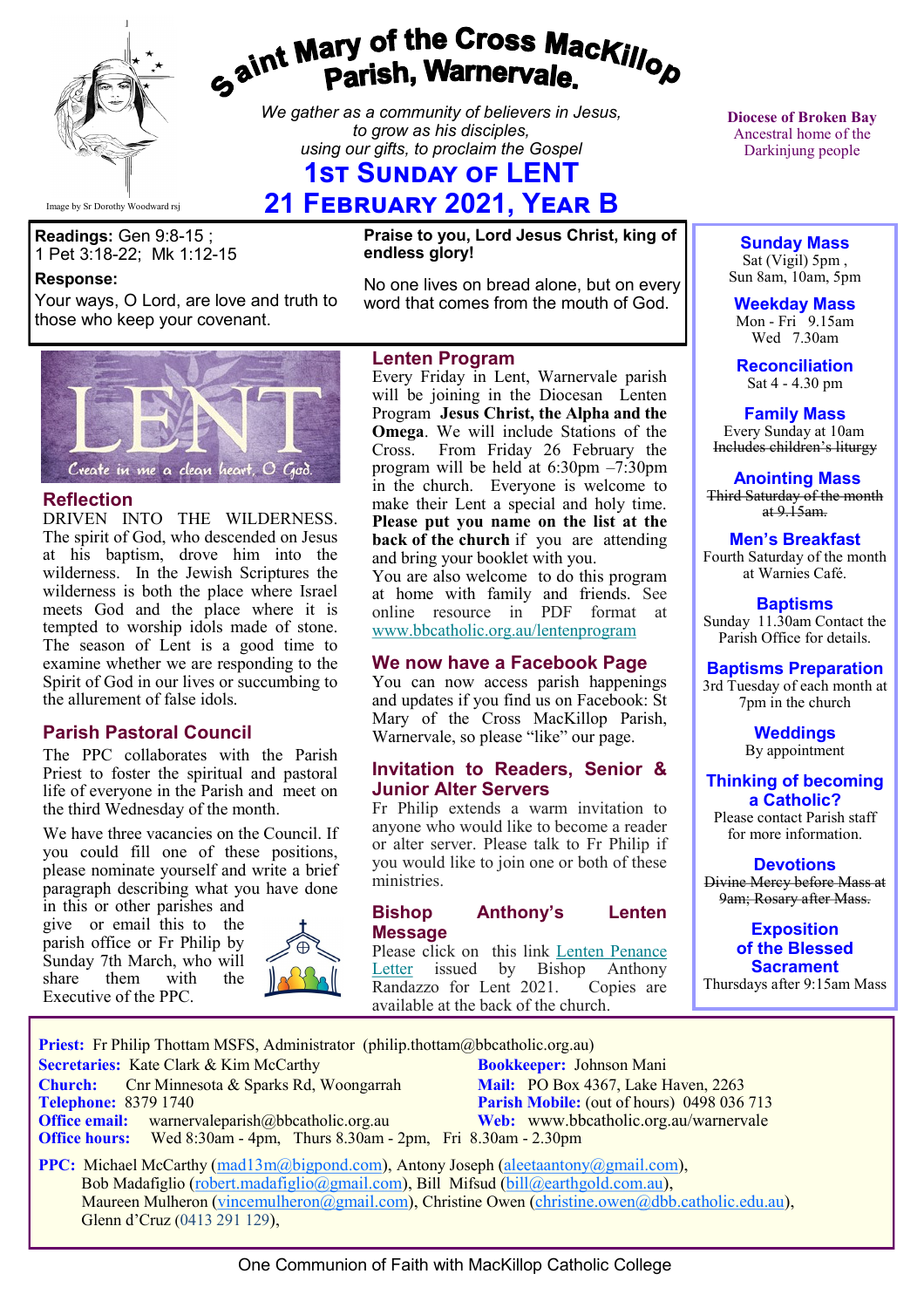#### **Project Compassion**

This year, Caritas Australia takes the theme of "Be More" for Project Compassion 2021. Donation boxes and envelopes are available at the back of the church.

#### **MacKillop Luncheons**

Returning - Every 2nd Thursday of the month, starting 11th March at 12 midday, at the Doylo RSL.

Please come along and enjoy the company of fellow MacKillop friends.



#### **Social Justice A Place to Call Home**

A recent study by the UNSW's City Futures Research Centre surveyed 47 leading economists and 40 senior experts from business, government, industry, and academia and found that 84% agreed "Australian governments have paid too little attention to how housing outcomes also affect productivity and growth".

The report went on to say that status quo economic policies had "exacerbated income and wealth inequality". Other points from the study are:

Over-reliance on historically low interest rates for housing, employment, and productivity;

A very good means of combating the issue would be for governments to launch a nationwide social housing building program. This has been ignored by the Federal Government but not the Victorian government.

In his recent book, *Let Us Dream the Path to a Better Future* Pope Francis urges us to build "sustainable, familyfriendly housing for all" so that all of us, rich and poor, can live in a place to call home.

**Are you interested in Social Justice? You are welcome to come to our next meeting Tuesday 27 April 7:00pm in the Mackillop Catholic Church, Warnervale.** 



holic Social Just *Church*  **[www.marymackillopsocialjustice.word](http://www.marymackillopsocialjustice.wordpress.com) press[.com](http://www.marymackillopsocialjustice.wordpress.com)**

*Social Justice Committee Warnervale Catholic* 

#### **This is who we are: One Journey With Many Roads**

Within all vocations, there are countless roles and functions through which a life of service to the Church can be expressed. But the overriding concern is our unity in the Lord, our love for one another as the body of Christ.

In the Catholic Church, members contribute differently. In past weeks we have looked at: couples, priests, bishops and religious. Finally this week: singles and youth.

#### **Singles**

Apart from the religious, the Church has many other single people. For some this is by choice. For others, it may be due to circumstances. Sometimes tragic circumstances, such as death of a spouse or divorce, Single Catholics live out their faith through their home life, their work and their various other activities. Single people, including single parents, are a great gift to the Church.

#### **Youth**

Nor most we overlook our children and youth who, although not having made a life choice, are considered to be equal members of the body of Christ and who bring irreplaceable qualities and gifts characteristic of their unique stage of life. *(sourced from catholicenquiry.com)*

#### *Broken Bay News*  **Classified Advertising**

Do you have a small business and would like to advertise to your local community? *Broken Bay News* is supporting local businesses advertise to a captive Catholic audience. Starting from just \$50, you can advertise in the award-winning Diocesan magazine *Broken Bay News*.

For more information, please contact the Editor on (02) 8379 1618 or email [news@bbcatholic.org.au](mailto:news@bbcatholic.org.au)

#### **Return and Earn**

This week we raised \$140.00

*Please remember containers to be empty of liquid; not crushed or broken; and must display 10c refund/ Please place glass in the crates provided. Thank you* for your support!. **KEUT ULINU** 

#### **This Week**

**Monday 22 February The Chair of St Peter** 9:15am Communion Service

**Tuesday 23 February** 9:15am Mass

**Wednesday 24 February** 7:30am Mass 9:15am Mass

**Thursday 25 February** 9:15am Mass

**Friday 26 February** 9:15am Mass 6:30pm Way of the Cross & Lenten Program

**Saturday 27 February** 4pm Reconciliation 5pm Mass

**Sunday 28 January Second Sunday of Lent** 8am Mass 10am Mass 5pm Mass

### **Parish Registration Forms**

If you have not completed a parish registration form please find them available outside the Blessed Sacrament Chapel.

We have attached some other forms relating to parish life for your interest. Please place completed forms in the green box provided. Thank you those who have returned them.

## **Coronavirus restrictions**

The **number of people** permitted to attend a church service is **264.**

**All other restrictions continue** for hygiene and social distancing. Please **use hand sanitiser** and **keep 1.5 metres apart** when entering and leaving the church, when queuing for communion and when chatting before and after Mass.

**Masks** are not mandatory.

**Sign in sheets for Mass** are in the breezeway. Please ensure you are signing in for the Mass.

The sign in sheet for **visits to the church** are on the table at the back of the church.

**Online Mass** is available at the Cathedral from the below link: **Watch now - [Daily Mass on YouTube](https://www.youtube.com/channel/UCNenwlfI7i14XB9TsVBrLvQ/)  - [Sunday 9.30am](https://www.youtube.com/channel/UCNenwlfI7i14XB9TsVBrLvQ/) - Weekdays 7am**

Please remember our sick: Tracey Mulheron, Trisha Noble, Dallas Reichal, Margaret Bailey, Sharon King, Richard Murphy, Nancy Foster, Anne Johnson, Doreen Winning, David O'Connell, Kathy Outlaw, Finn McConnon.

Recently Deceased/Anniversary: Pauline & Ryan Ureta, Blino Sakr, Fr Stephen Swift, Thomas Antony, Cathryn Sharkey, Bishop Geoffrey Robinson, Fr Tim Cahill, John Goddard, Eric Gibbons, Caterina Randazzo.



Mass Intentions: Andrew Hood, Rocco, Domenic, Marco & Benjamin Pasgale, Anselmo, Paulita, Enrico, Arturo & Pio Ambait, Elma & Juan Capacite, Pantaleon, Timotea, Hermigildo & Romualda Giba, Kerry Mackey, Bernard Okon, Christine Scarlett, Leo Galea, Ruben Nunez, Dulca Girca.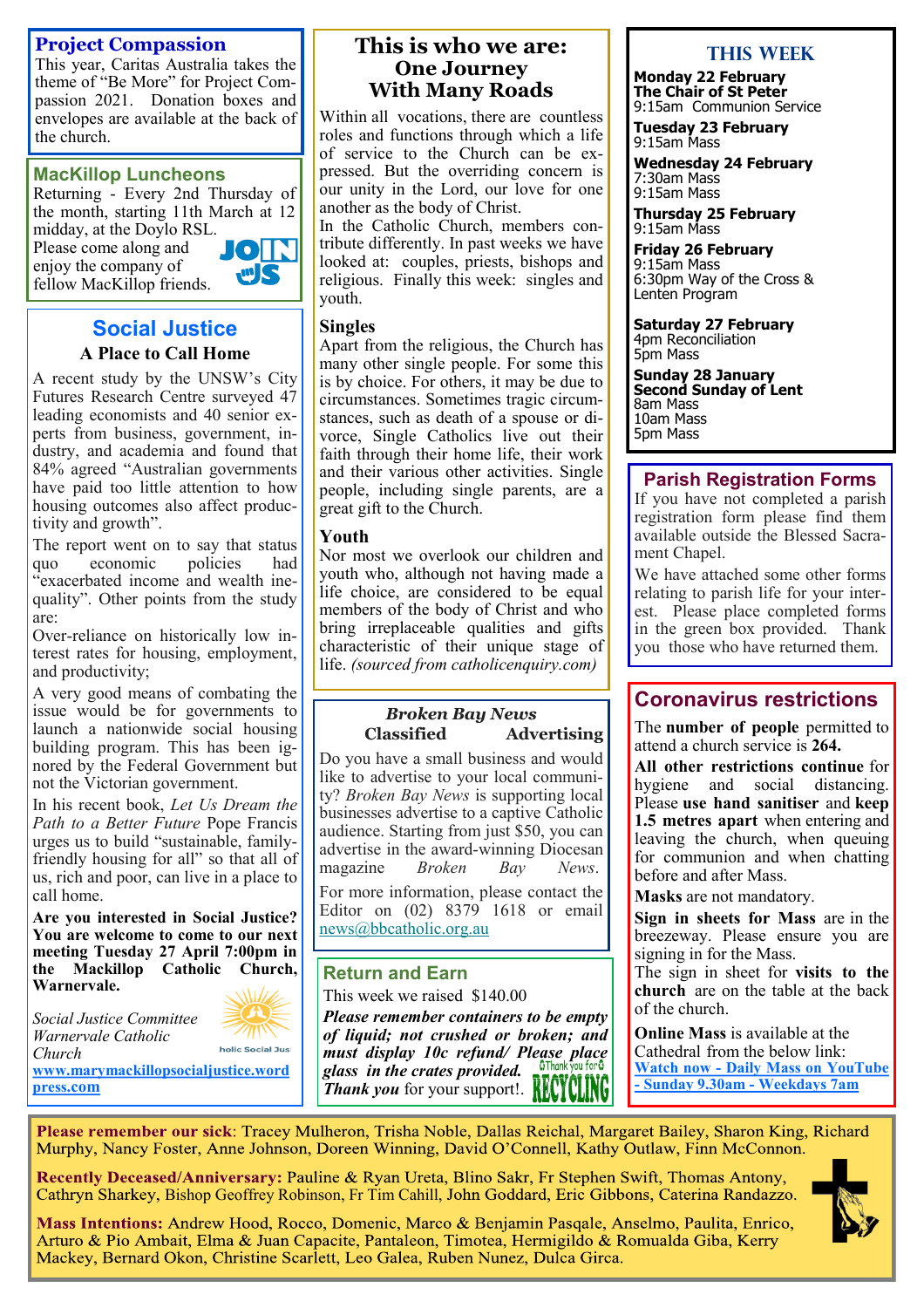# Readings at Mass

#### First reading **Genesis 9:8-15**

*I will recall the covenant between myself and you…..the waters shall never again become a flood to destroy all flesh.*

God spoke to Noah and his sons, 'See, I establish my Covenant with you, and with your descendants after you; also with every living creature to be found with you, birds, cattle and every wild beast with you: everything that came out of the ark, everything that lives on the earth. I establish my Covenant with you: no thing of flesh shall be swept away again by the waters of the flood. There shall be no flood to destroy the earth again.'

God said, 'Here is the sign of the Covenant I make between myself and you and every living creature with you for all generations: I set my bow in the clouds and it shall be a sign of the Covenant between me and the earth. When I gather the clouds over the earth and the bow appears in the clouds, I will recall the Covenant between myself and you and every living creature of every kind. And so the waters shall never again become a flood to destroy all things of flesh.

The Lord of the Lord.

**Responsorial Psalm Psalm 24:4-9**

### **R. You ways, O Lord, are love and truth to those who keep your covenant.**

Lord, make me know your ways. Lord, teach me your paths. Make me walk in your truth, and teach me: for you are God my saviour R

Remember your mercy, Lord, and the love you have shown from of old. because of your goodness, O Lord. R

The Lord is good and upright. He shows the path of those who stray, he guides the humble in the right path; he teaches his way to the poor. R